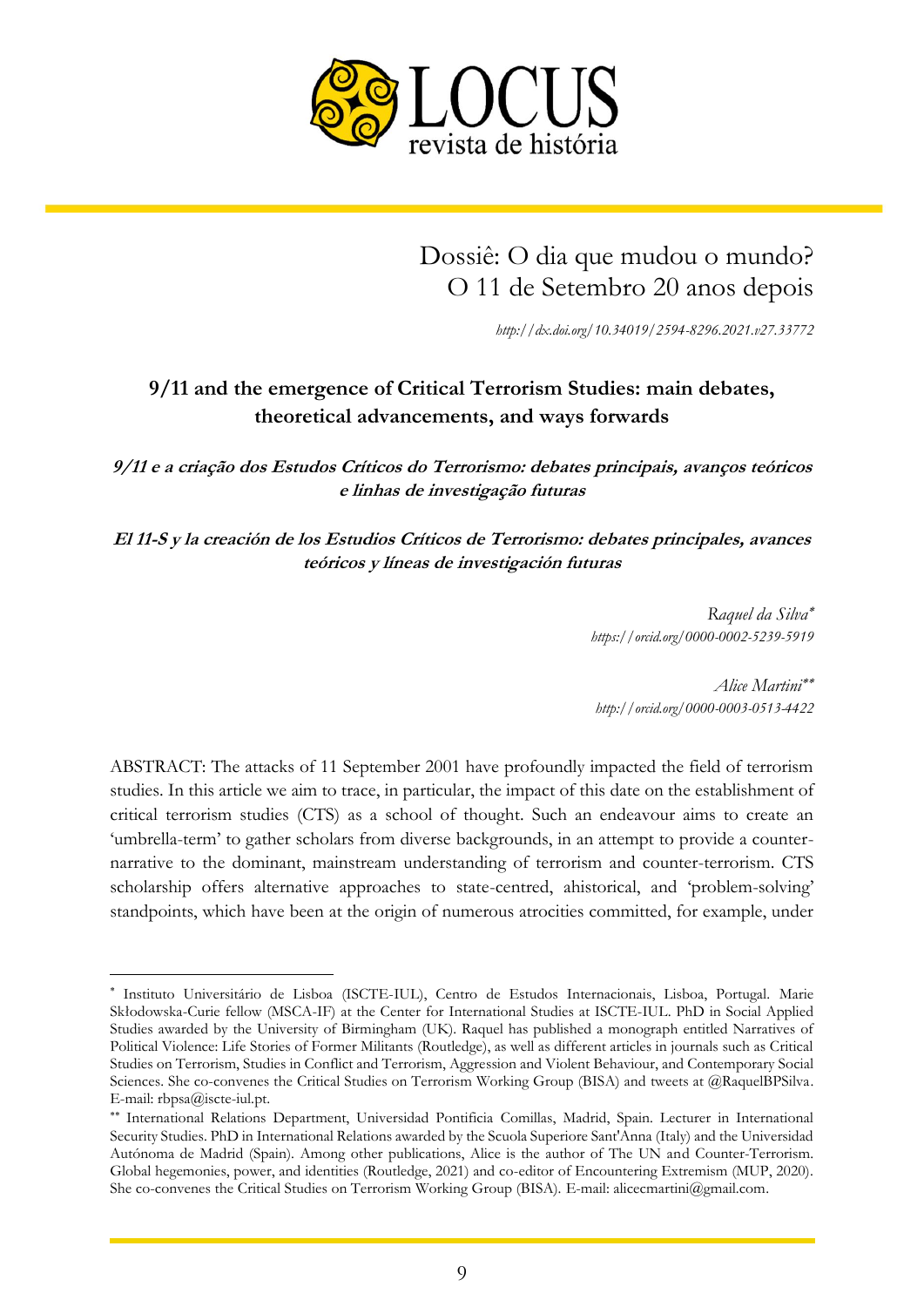the Global War on Terror banner. This article explores the key debates stirred by CTS scholarship over the years, its recent advancements, and existing gaps.

Keywords: Critical Terrorism Studies. 9/11. Global War on Terror. Terrorism. Counter-terrorism.

RESUMO: Os ataques de 11 de setembro de 2001 tiveram um impacto profundo no campo dos estudos do terrorismo. Neste artigo pretendemos traçar, em particular, o impacto desta data no estabelecimento dos Estudos Críticos do Terrorismo (ECT) como escola de pensamento. Tal esforço visa criar um "termo abrangente" para reunir acadêmicos de diversas origens, numa tentativa de fornecer uma contra narrativa para a compreensão dominante do terrorismo e do contraterrorismo. A literatura dos ECT oferece abordagens alternativas para pontos de vista centrados no estado, a-históricos e de "solução de problemas", que estão na origem de inúmeras atrocidades cometidas, por exemplo, sob a bandeira da Guerra Global ao Terror. Este artigo explora os principais debates estimulados pela literatura dos CTS ao longo dos anos, os seus avanços mais recentes e as lacunas existentes.

Palavras-chave: Estudos Críticos de Terrorismo. 9/11. Guerra Global ao Terror. Terrorismo. Contraterrorismo.

RESUMEN: Los atentados del 11-S han tenido un impacto profundo en el campo de los Estudios de Terrorismo. Nuestro objetivo, en este artículo, es ilustrar el impacto de esta fecha en el establecimiento de los Estudios Críticos de Terrorismo (CTS) como escuela de pensamiento. Este campo representa un esfuerzo para crear una contra-narrativa a las maneras dominante y mainstream de entender el terrorismo y el contra-terrorismo. La literatura CTS ofrece enfoques alternativos a los puntos de vista estado-céntricos, ahistóricos y "problem-solving", al origen de las numerosas atrocidades llevadas a cabo, por ejemplo, en la Guerra Global contra el Terror. Este artículo explora los debates claves promovidos por la literatura CTS a lo largo de los años, sus logros más recientes, y sus lagunas.

Palabras clave: Estudios Críticos de Terrorismo. 9/11. Guerra Global contra el Terrorismo. Terrorismo. Antiterrorismo.

#### **How to cite this article:**

Da Silva, Raquel; Martini, Alice. "9/11 and the emergence of Critical Terrorism Studies: main debates, theoretical advancements, and ways forwards". *Locus: Revista de História,* 27, n.2 (2021): 9- 25.

\*\*\*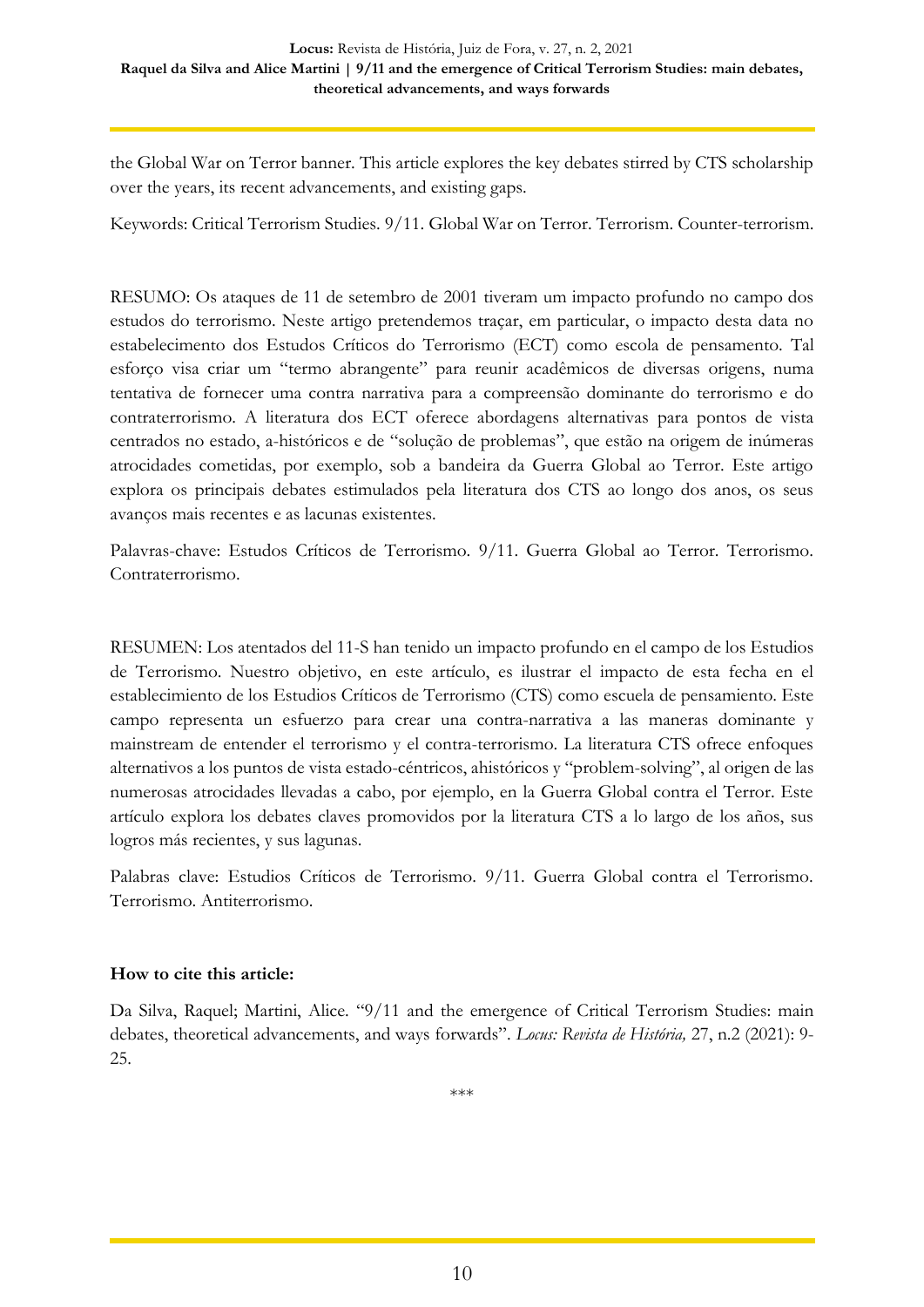#### **Introduction**

Critical terrorism studies (CTS) emerged in rupture with the so-called mainstream terrorism studies (MST), which some see as a subfield of security studies (Schmid and Jongman 1988), while others defend as a field of study in itself (Reinares 2012). MST contain a large amount of the terrorism research produced since the establishment of terrorism as a field of study during the 1960s and 1970s, which was motivated by the combination of the rise of anti-colonial movements and wars, and by the conflicts promoted by the Cold War bipolar rivalry then installed around the globe (Jackson et al. 2011). MST have been organized since their conception around Western states' interests, raising a set of issues that range from definitional to methodological and implying various limitations which can be seen at both analytical and normative level. According to Lee Jarvis (2009), the analytical level is related to the fact that terrorism is seen through essentialist lenses that consider it as an objective reality, neglecting contextual factors (e.g., social, political, historical), and how it is constructed. The normative level is related to the fact that terrorism studies are based on a "problem-solving pursuit" approach and show, above all, concerns with generating "policyrelevant research" (Jarvis 2009, 14–15). Consequently, CTS criticizes MTS for being focused on developing counter-terrorist proposals rather than "gaining a social science understanding of the phenomenon" (Della Porta 2013, 12). In addition, they contend that MTS tend to engage in a discourse that delegitimizes the use of political violence by opposition groups against the state while legitimizing the violence perpetrated by the state to enforce its political will (Franks 2009). Thus, as contended by Roger Mac Ginty (2013, 219), the MST community is "stuck in a *Groundhog Day* of confirmation bias, unable to conduct research among the very group it has subjectified".

Critical approaches to terrorism are not a new take on terrorism studies and did not appear after 9/11. In the 1970s, left-wing scholars developed political-economy approaches to violence, whose contribution was marked by the affirmation that terrorism, seen as a strategy, could be employed by both state and non-state actors (Chomsky and Herman 1979; Herman 1982; Herman and O'Sullivan 1989; Gold-Biss 1994). However, after 9/11, CTS carved its clear space and footprint in the field of terrorism studies, as some scholars felt frustrated with the way 'terrorism' was understood and depicted. Such scholars were also horrified by the human rights abuses that counter-terrorism measures were legitimizing – something brought to the fore by the US' answer to 9/11 and its interventions in Afghanistan and Iraq. This was triggered by Richard Jackson's 2005 book, *Writing the War on Terrorism*, and further strengthened by the setting up in 2006 of the Critical Studies on Terrorism Working Group (CSTWG) within the British International Studies Association (BISA), the creation of the journal *Critical Studies in Terrorism* in early 2007 and of the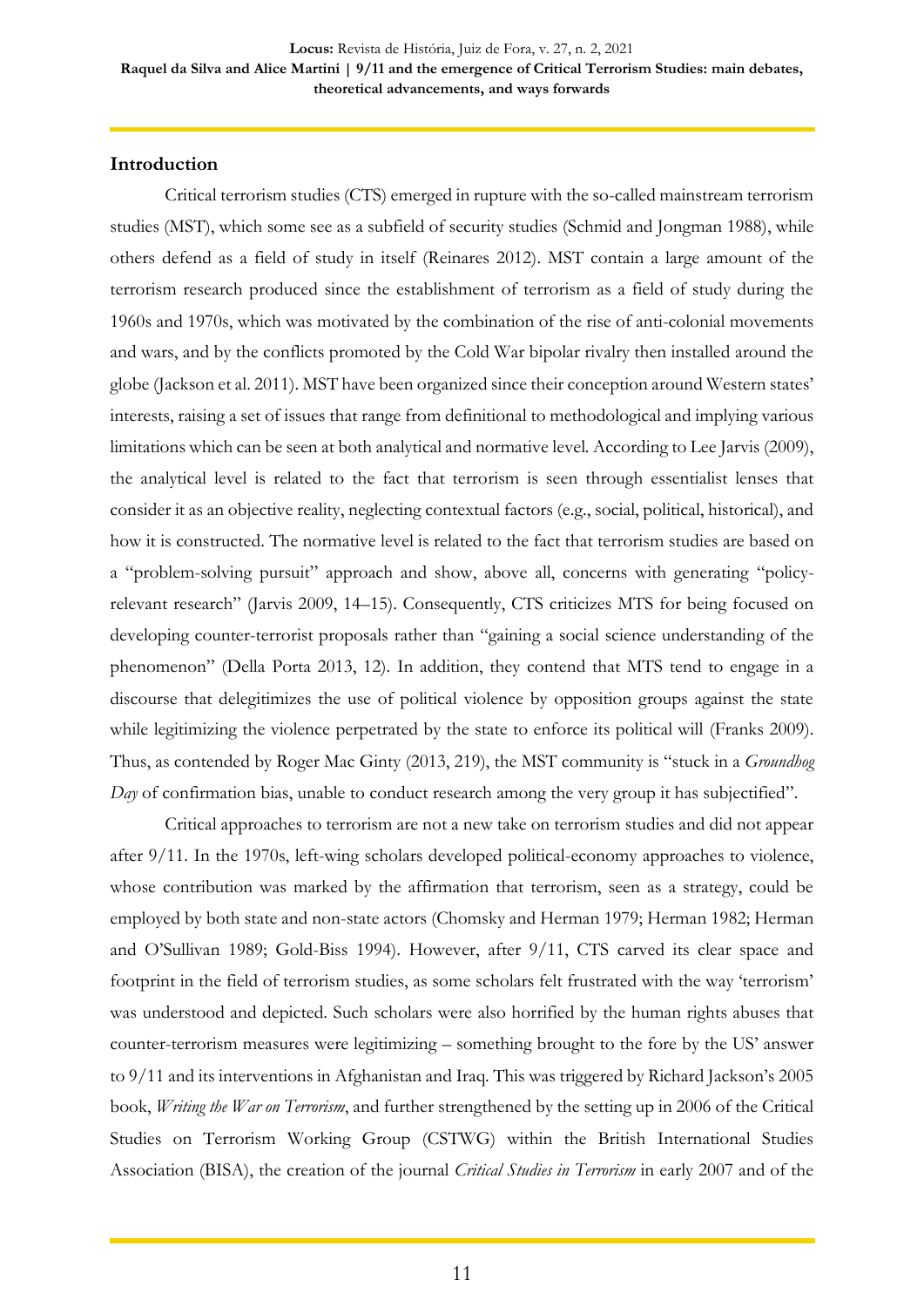Routledge Critical Terrorism Studies book series in 2009, and, more recently, the publication of the Routledge Handbook of Critical Terrorism Studies in 2016.

Initially, CTS authors focused, predominantly, on the critical assessment and discourses legitimizing the so-called Global War on Terror (GWOT) (Jackson 2005; Stokes 2005; Blakeley 2007; Blakeley 2009; Miller and Mills 2009) in order to denounce the atrocities being committed under such a banner and to offer a counter-narrative to the dominant, mainstream understanding of terrorism and counter-terrorism. However, over time, research topics have expanded and developed in relation to the debates of the day, which will be covered in the following section. Therefore, as opposed to MST, CTS consist of "terrorism-related research that self-consciously adopts a sceptical attitude towards state-centric understandings of terrorism and which does not take existing terrorism knowledge for granted but is willing to challenge widely held assumptions and beliefs" (Jackson 2007, 246). At the heart of CTS is a concern with progress and emancipation towards a better, more just, and equal world, which implies an open normative agenda and a recognition that objective, value-free social science is impossible.

In this vein, in 2007, Richard Jackson issued *The Core Commitments of Critical Terrorism Studies,*  which organized this subfield around three overarching elements: ontological, epistemological, and ethical (Jackson 2007). In ontological terms, drawing from constructivism in International Relations, CTS perceive the term terrorism as a label that merely represents a violent political strategy at the service of state and non-state actors, and as a social fact that evolves and changes according to spatial and temporal coordinates (Toros 2008); not as a stable, objective and scientifically identifiable phenomenon, as described by MST (Jarvis 2009). Terrorism is rooted in historical, political, and cultural contexts, which at a micro-level are subjective constructions of reality made by individuals that see in violence a strategy to achieve their goals (Della Porta 2013).

In epistemological terms, knowledge is considered a social process attained by language, discourse, and relational exercises, which is always dependent on the context of its conception and connected to power, being susceptible to serving "as a political tool of influence and dominance" (Jackson et al. 2011, 37). Thus, CTS recognize the uncertainty and partiality of knowledge regarding terrorism, suggesting a clear and constant critical reflexivity in the knowledge production process, acknowledging the subjectivity of the researcher, the interests behind the research and the effects it can have on society. CTS equally invite methodological and disciplinary pluralism, denounce ahistorical and decontextualized analysis, raise gender issues, and engage with communities and professionals in the field (Jackson 2007).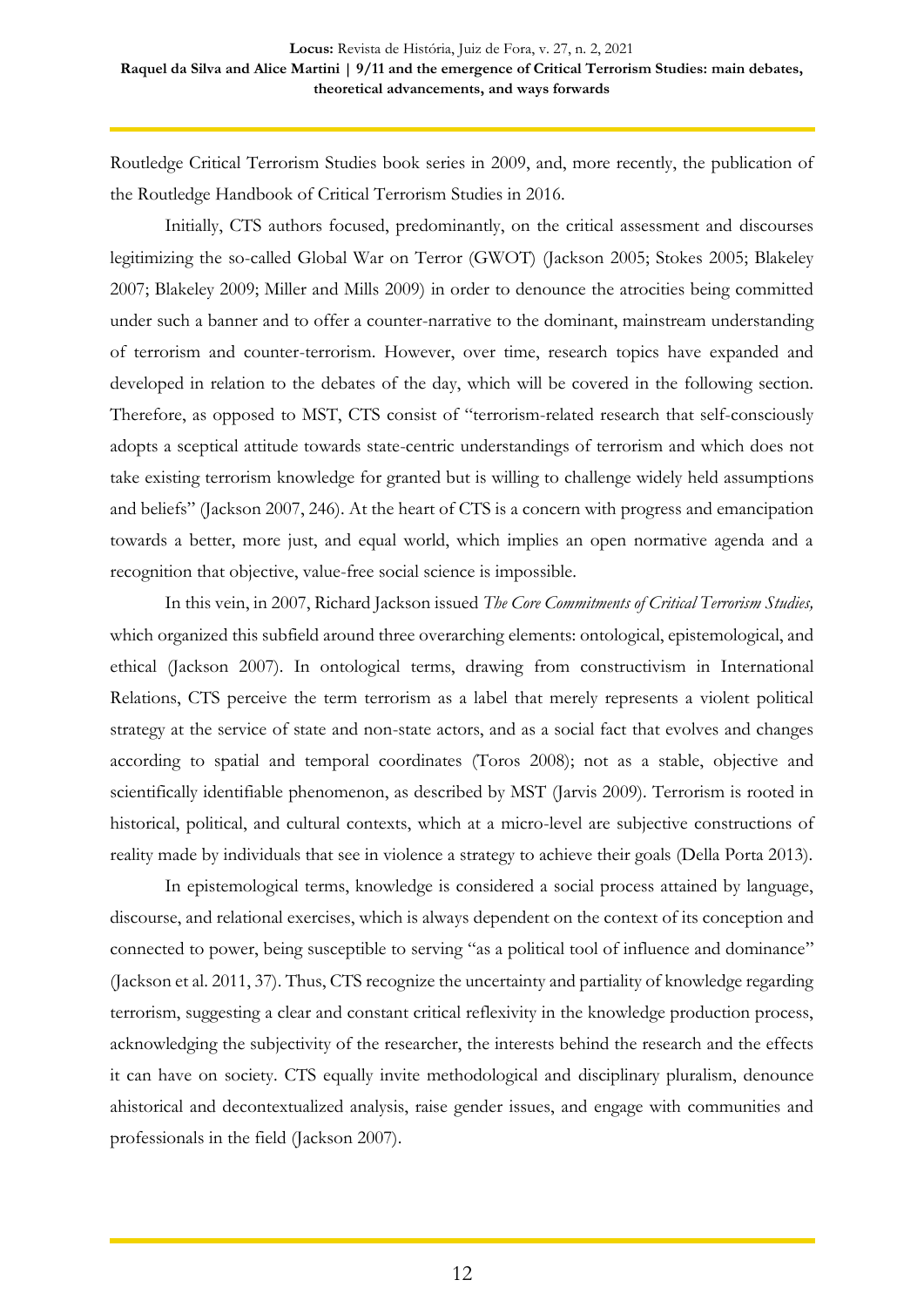Finally, in ethical terms, CTS give precedence to universal human values and societal security rather than national security concerns, assuming an emancipatory approach (McDonald 2009). Such an approach aims to eradicate myths and preconceptions that surround terrorism and that, on the one hand, incarcerate people by employing the dynamics of fear and terror (Breen-Smyth 2007), and, on the other hand, address the conditions impelling individuals to resort to terroristic strategies (Jackson 2009). According to Jeroen Gunning, this emancipatory praxis allows us to

> move beyond the state as the sole legitimate referent, and beyond state-centric security notions, to the wider notion of human security and an analysis of how 'terrorism' and counter-terrorism affect the security of all, starting from the (gendered) individual, through the community to the state, and including such concerns as social justice, inequality, 'structural violence', culture and discrimination. (Gunning 2007, 376).

Thus, through emancipation, CTS has aimed to gather efforts to end the use of state and non-state terrorist violence, to defend human rights in situations of terrorism and counter-terrorist violence, to combat illegal and immoral practices such as targeted killings and torture, to offer nonviolent responses to terrorism, and to address structural conditions that might lead to terrorism (Jackson et al. 2011).

In the context of the current special issue, which commemorates the  $20<sup>th</sup>$  anniversary of 9/11, this article aims to trace the impact of this date on the field of terrorism studies, focusing particularly on its role in the establishment of CTS as a school of thought. In the following pages, we discuss the core debates stirred by CTS scholarship over the years, its recent advancements, and, eventually, discuss existing gaps and ways forward.

#### **Key debates in CTS**

The critical research agenda proposed by Richard Jackson, Jeroen Gunning and Marie Breen-Smyth (2009) called for: in-depth and systematic analysis of the linguistic, conceptual, ideological, and institutional processes, as well as political-economic contexts behind the field of terrorism studies and counter-terrorism practices; thorough research on state terrorism and repression; contextualized analysis of terrorism in time and space, including the dynamics of violent and non-violent militancy in various social movements; gender-sensitive analysis of terrorism that not only focus on the role of women in terrorism and counter-terrorism, but also the role of masculinity; the inclusion of voices and perspectives of those in the global South; and detailed examinations of the ethics, impacts and effectiveness of counter-terrorism practices and policies. A number of scholars and students of terrorism have taken up different parts of this critical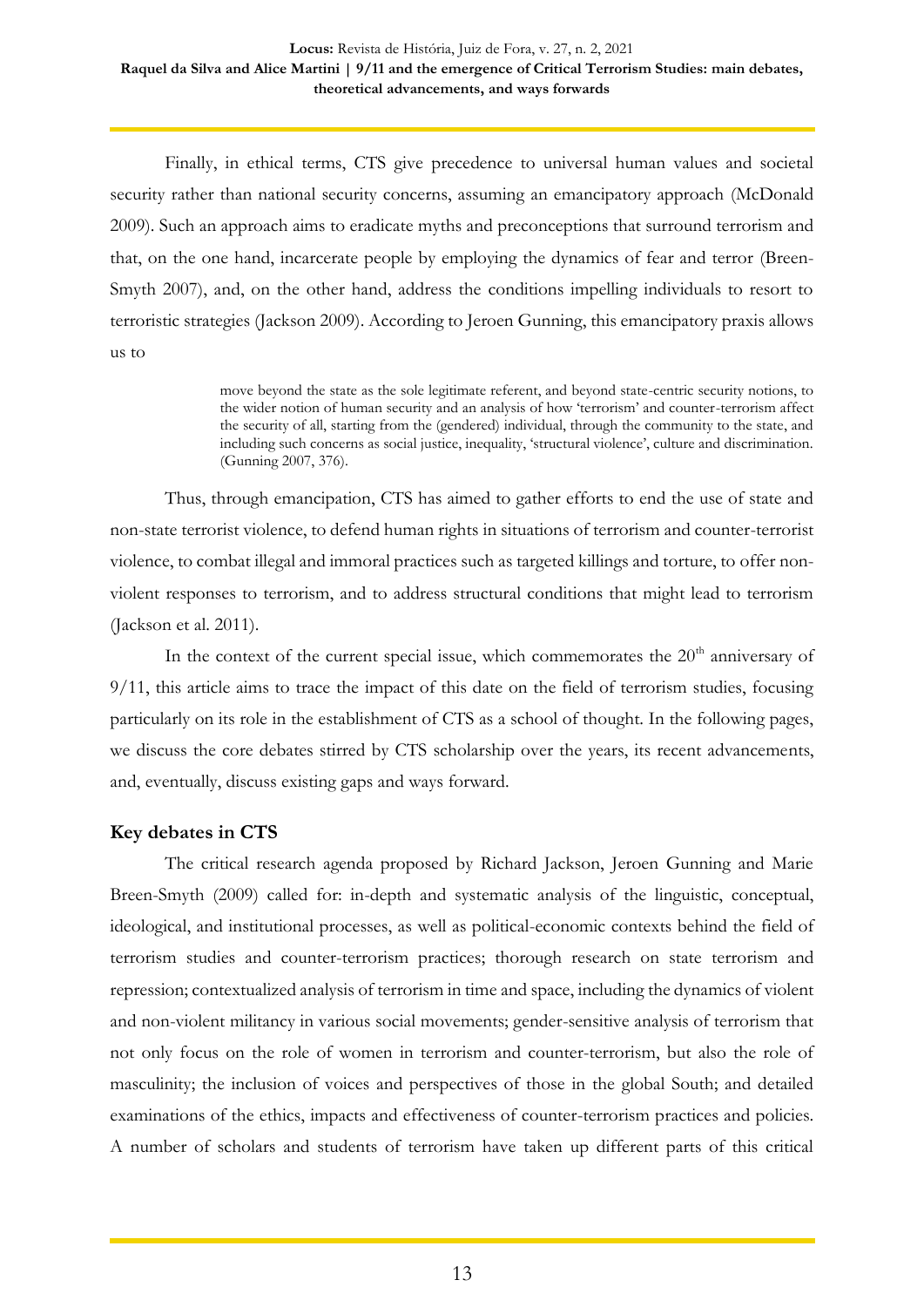research agenda and made important contributions to CTS as a subfield, a few of which we cover in this section.

First, CTS scholarship has thoroughly engaged with questions of ontology, epistemology, methodology, and praxis in the study of terrorism from the point of view of different disciplines and alternative theoretical and methodological approaches inspired by critical theory, constructivism, post-structuralism, postcolonialism, and feminist theory, to name just a few (for an overview see Stump and Dixit 2013; Dixit and Stump 2016). Such an engagement is not surprising considering that CTS was founded with the intention of deepening and broadening the study of terrorism (Toros and Gunning 2009; Jarvis 2009). From the very beginning, CTS followed the spirit of the Frankfurt School of Critical Theory and of the Aberystwyth School's approach to security, and placed normativity based on emancipation at the centre of its political agenda (McDonald 2007). Therefore, 'doing' CTS does not only imply deconstructing existing understandings of terrorism and resulting counter-terrorism – although this is an important "face" of the project (Jarvis 2009). It also means looking for and formulating new, less violent, more ethical and humane ways of dealing with (and understanding) political violence.

Second, CTS have advanced key debates about the nature and definition of terrorism, the use of the 'terrorist' label and the language of terrorism, and the construction of the terrorism threat used by political leaders and the media to legitimize certain politics (see Kassimeris 2007; Mueller and Stewart 2011, 2012). CTS-inspired research does not only uncover and describe these issues, but also point out their consequences, denouncing the use of the GWOT rhetoric to legitimize and justify these measures, which include "invasive processes of surveillance, securitization, border management, social control, democratic constriction, neo-liberalization, legal transformation, and exceptional politics" (Jackson 2016, 26–27). However, it is important to note that CTS scholars have not only provided a robust critique and deconstruction of existing counterterrorism practices, but have also attempted to articulate an alternative emancipatory counterterrorism approach. For instance, Sondre Lindahl's (2018) work offers a theory and model of counter-terrorism based on emancipation and non-violence, outlining the basic assumptions, priorities, principles, strategies and tactics, measures and evaluation of counter-terrorism. This model aims to prevent terrorism through the re-conceptualization of how we study and understand this phenomenon which can happen through a radical rethinking of the ontology, epistemology and agenda of counter-terrorism, whose efforts must commensurate with the desired goals (Lindahl 2018). This author has recently further developed this debate, focusing on the notion of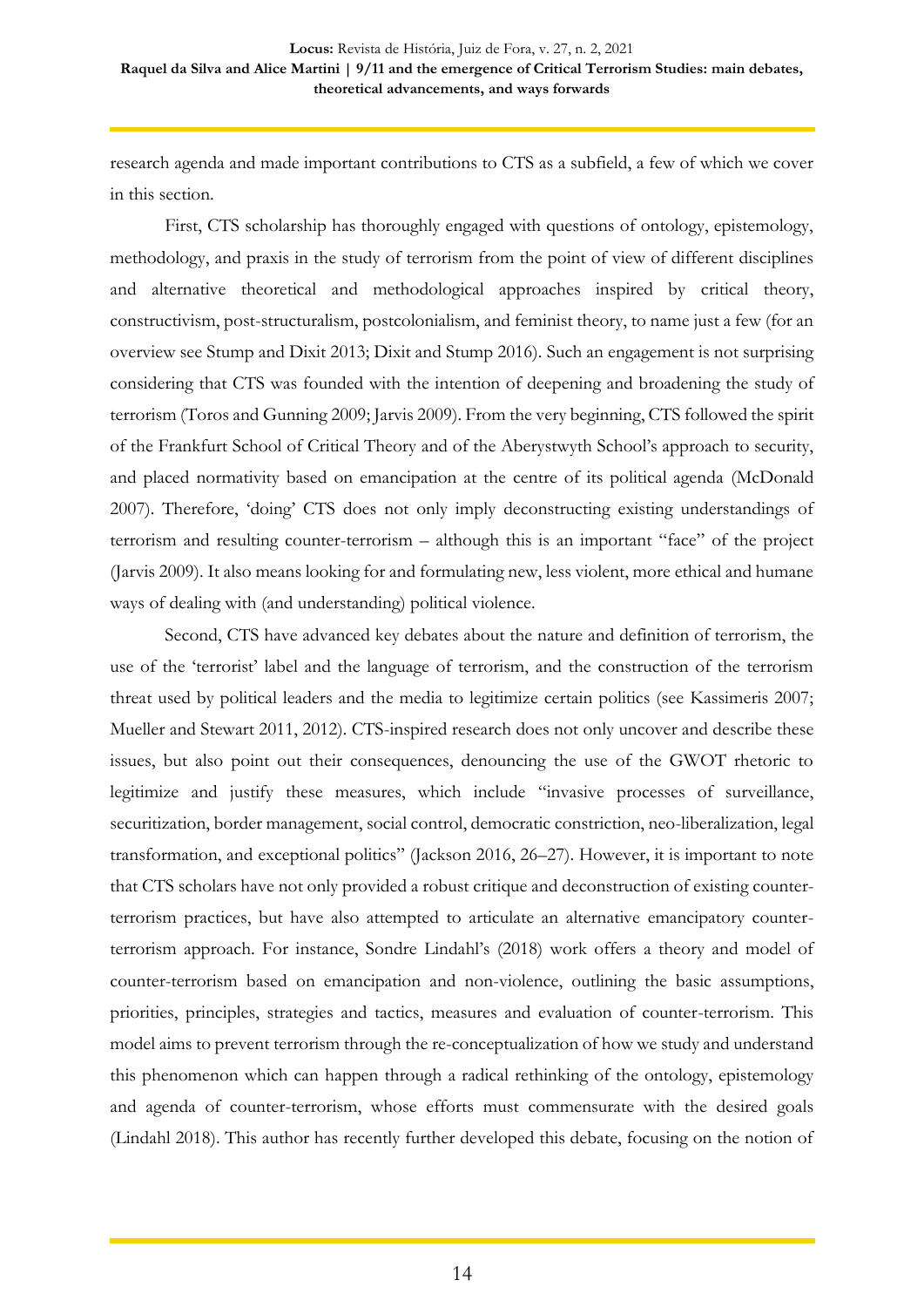emancipation, which is reinterpreted as a Weberian value-axiom and used as the basis for normative theorizing and action within CTS (Lindahl 2020).

Third, CTS scholars have answered the call to engage with the actors of terrorist violence in order to better understand their subjectivity and world views (Gunning 2007; Toros 2012; Heath-Kelly 2013b; da Silva 2019). This has long been considered a taboo (Zulaika and Douglass 1996), as terrorist actors' perceptions and claims are almost always ignored and the human beings behind them simply demonized (Jackson 2005; Toros 2008; Gunning 2009). Thus, challenging mainstream understandings of actors of political violence, CTS have looked at political violence "as a symptom of a dysfunctional social order" rather than "as a symptom of a dysfunction in the social order" (Toros 2012, p. 21), aiming to understand the role played by violence within the social reality through the perspectives and experiences of its first-hand agents.

Fourth, the gendered aspect of terrorism research has been taken seriously by CTS, which have studied the role of women in terrorism and counter-terrorism scenarios, but also the gendered epistemologies behind such study (Sjoberg and Gentry 2007, 2011; Martini 2018). Usually interpreted through passive frames of victimization, feminist scholars within CTS have highlighted the importance of re-politicizing women as perpetrators of political violence to provide a nuanced understanding of terrorism and, more recently, radicalization. More recent literature has criticized the understanding of Muslim women as gatekeepers of their communities and the resulting focus PVE programmes have put on Muslim women. These reproduce problematic understandings of women as apolitical, peaceful, and domestic subjects (Winterbotham and Pearson 2016; Pearson, Winterbotham, and Brown 2020; Auchter 2020). Moreover, feminist scholars in CTS have pointed out how this understanding led to the penetration of PVE and CVE into the domestic and private sphere. In other words, the focus on the domestic and private realm and the rendering of women into allies within P/CVE not only reproduces gendered understandings of the actors of violence but also allows the penetration of the logic of security into these realms (Auchter 2020).

Fifth, CTS scholars have consistently filled a significant gap within the broader security and terrorism fields by researching various facets of state terrorism (Blakeley 2007, 2009; Jackson, Murphy, and Poynting 2011; Jarvis and Lister 2014), including the unethical and immoral nature of practices such as torture, rendition, and targeted killing. The research conducted by 'The Rendition Project' (Blakeley and Raphael 2016), for instance, has not only informed scholarship on state terrorism, but has also had great societal impact by providing evidence on opaque state activities which has enabled human rights activists, lawyers, and victims to take them to justice. Thus, CTS have brought to the centre of the debate a kind of violence that is usually dismissed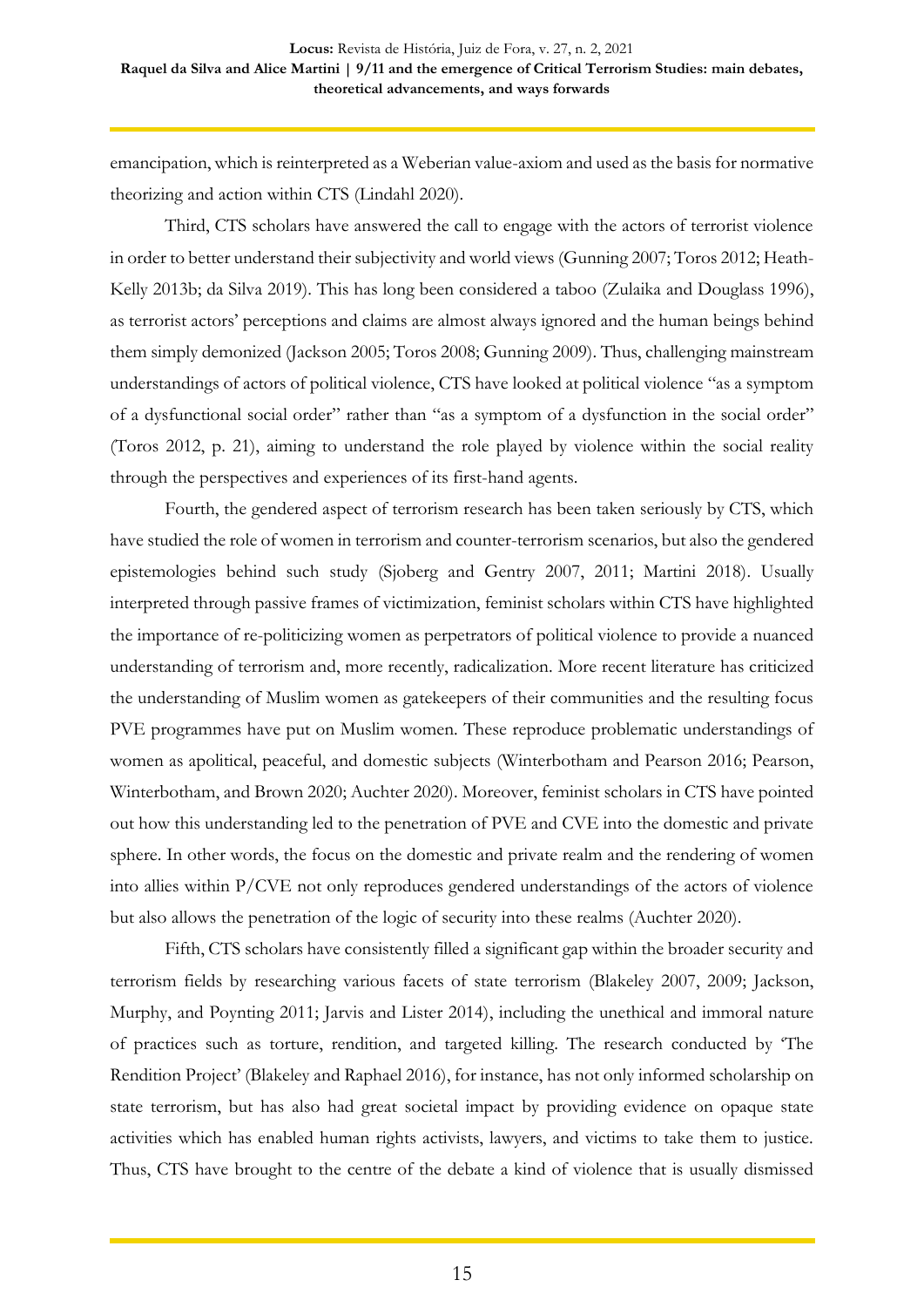from debates on terrorism. Moreover, CTS have highlighted the obscuring of state-perpetrated violence while shifting the gaze solely towards non-state actors' violence works to reify and legitimize positions of power in international politics.

Finally, counter-terrorism approaches in the West have been, lately, scrutinized by CTS scholars, including the already mentioned different dimensions of the GWT, societal surveillance, but also state-led counter- and deradicalization approaches. In the next section we focus, particularly, on the latter.

#### **Recent issues: Preventing and Countering Radicalization and Violent Extremism**

More recently, CTS research has followed the evolution of counter-terrorism into practices of preventing and countering radicalization (Schmid 2013), as well as preventing and countering violent extremism (P/CVE) (Martini, 2021; Martini, Ford, and Jackson 2020). Conceptualized as the (psychological) journey that an individual undertakes towards violence or as "anything that goes on before the bombs explodes" (Neumann 2013), radicalization has been presented, in mainstream terms, as the path an individual follows to embrace politically motivated violence. CTS have produced a strong body of knowledge emphasizing the highly problematic nature of such an understanding. The focus on 'radicalization', a concept that came to theoretically delineate a process which, in practical terms, is not straightforward. In other words, while the mainstream literature has focused on producing models to explain radicalization and have sought for pull and push factors (Borum 2011; King and Taylor 2011), CTS have brought into the debate the questioning of the validity of these universal models to study human and social behaviour (Baker-Beall, Heath-Kelly, and Jarvis 2015). The first and most important theme CTS focused on was the depiction of radicalization as affecting "vulnerable" individuals, individuals that needed to be safeguarded from falling prey to radicalizing discourses and narratives. CTS has strongly resisted this categorization of individuals embracing violence because of the lack of rationality, depoliticization, and pathologizing they have been put through (Heath-Kelly, Baker-Beall, and Jarvis 2015). In other words, among others, Heath-Kelly et al. denounce the denial of the political nature of violence and ideologies, a strand inherited from counter-terrorism, as seen above. At the same time, the language of vulnerability allowed the fixation of counter-terrorism, now implemented mostly through countering radicalization, on individuals likely to be susceptible to radicalization. Programmes and measures thus started focusing on subjects "at risk" of being radicalized. Here, again, scholars such as Heath-Kelly problematized this logic by emphasizing the performativity that these measures came to play (Heath-Kelly 2013a). Countering radicalization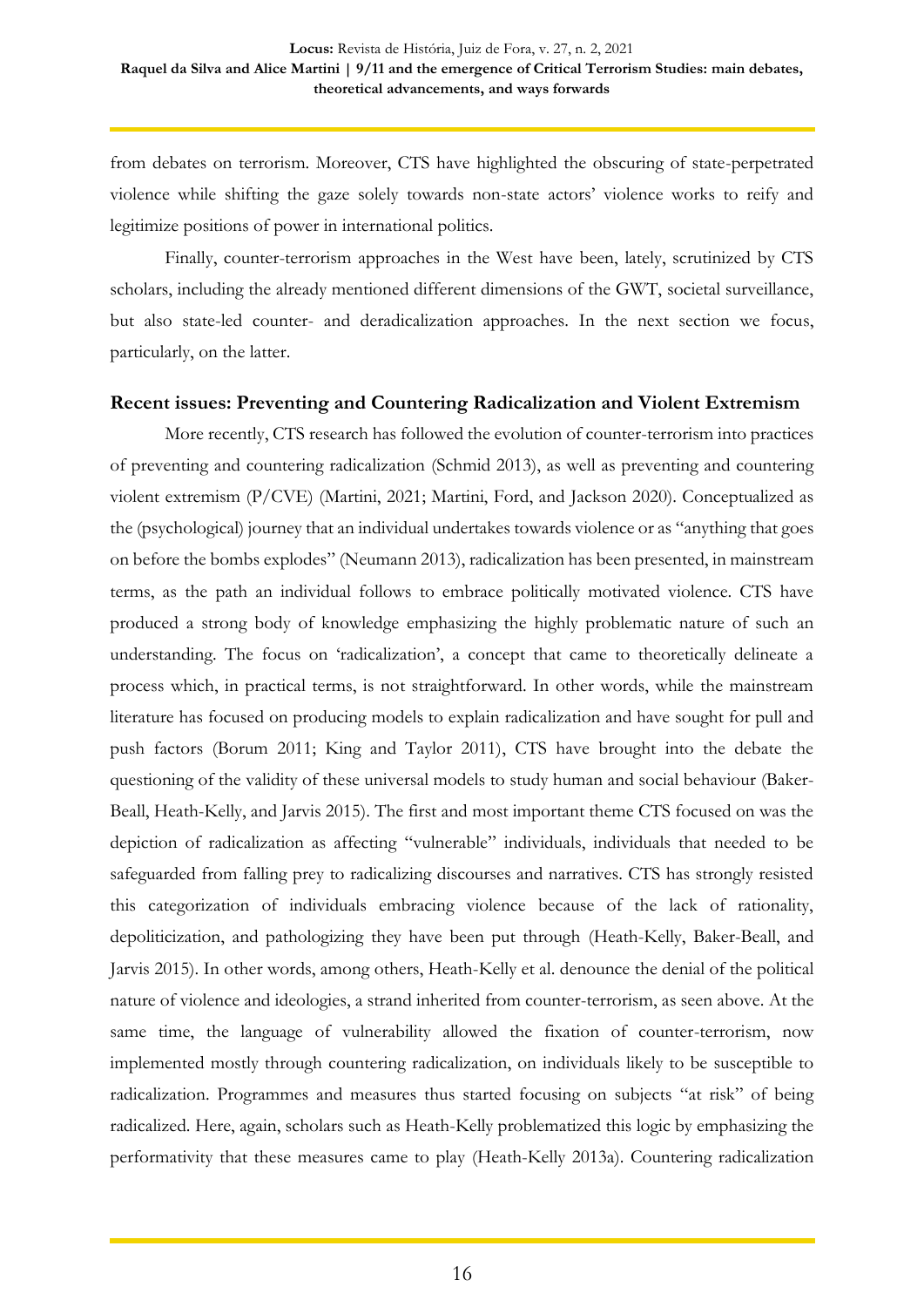strategies worked by spotting subjects at risk and precluding them to become "risky". However, permeated by a biased logic of calculation of risk, of identification of subjects that potentially may be at risk and focusing on them, counter-radicalization also constructs these individuals as risky – thus the performativity of the logic that creates subjects "at risk of being risky" (Heath-Kelly 2013a, 396).

Moreover, recalling processes already displayed by previous counter-terrorism strategies, CTS denounced how practices of counter-radicalization, shaped by Neo-orientalist understandings, securitized specific – Muslim – communities. Again, working through the logics of these being "at risk of being risky" (Heath-Kelly 2013a, 396), programmes focused on working closely with Muslim communities, securitizing them and, in the end, rendering them "suspect communities" – subgroups within societies that need to be scrutinized closely because of their supposed vulnerability to extremist ideologies (Breen-Smyth 2014; Pantazis and Pemberton 2009). This process rendered these sub-groups of the population as the domestic fronts of the war on terror (Kundnani 2015) – where intervention is needed (Jackson 2017). This has been described by critical scholars as a way of "policing multiculturalism" within Western societies (Ragazzi 2016) – and thus, these programmes were conceptualized from CTS as broader governmentality, something that became stronger with P/CVE, as discussed below.

Furthermore, where CTS has significantly contributed is the problematization of counterradicalization and deradicalization programmes. The programmes intended to prevent or counter radicalization leading to terrorism or violent extremism (PVE, CVE, or P/CVE) have gained international policy and political prominence, and there has been, as might be expected, a rapid expansion of the academic literature on such programmes. To date, however, that literature still provides relatively weak evidence about the effects of these programmes, or even indeed about what many of these programmes look like in practice, with much of the literature tending to concentrate on broader policy analysis and theorization of the logics that supposedly underpin these programmes (Busher, Choudhury, and Thomas 2019). On the one hand, critical scholars provided empirical research on the implementation of deradicalization either through interviews with members of Channel panels and mentors (Pettinger 2020; Martin 2019; Thornton and Bouhana 2019; Elshimi 2017) or information collected through Freedom of Information (FOI) requests (Dudenhoefer 2018). On the other hand, CTS unpacked the logics behind the implementation of programmes that address individuals who have not committed violent crimes. Drawing from this reflection, among others, Tom Pettinger shows how programmes are implemented through logics of calculation of risk, which are shaped by the social context(s) they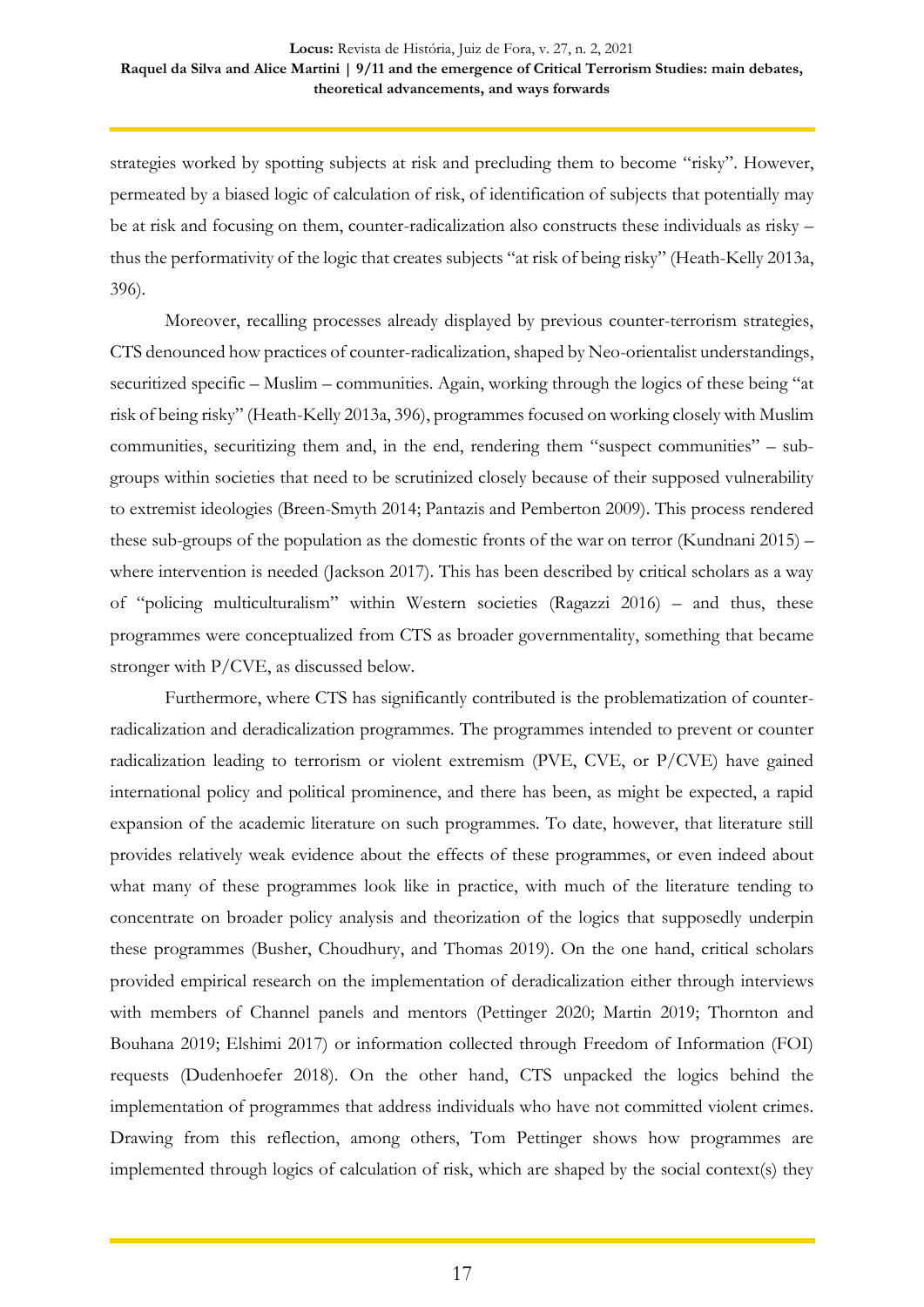are embedded in (Pettinger 2020). Thomas Martin adds a reflection on the securitization of specific "epistemological objects" of risk and identities that are also formed through the process of identifying individuals at "risk of being risky" and in the attempt of governing an unknown future (Martin 2018; 2014). Lastly, Elshimi points out that by intervening on the Self, addressing specific absences of (Western) values and enforcing a (neoliberal) thinking, counter- and preventative radicalization programmes are better conceptualized as "technologies of the Self" (Elshimi 2017) that work within the broader paradigm of governmentality and reshape individuals into (liberal) subjects (Skoczylis and Andrews 2020; Cuadro 2020).

It is here that strategies – and CTS analyses with them – shifted even more drastically towards the intervention into the pre-crime space. In fact, in the last years, this shift went even further and the pre-crime space where interventions take place is now one of ideas, thoughts and ideologies as counter-terrorism has evolved into CVE and PVE – the countering and preventing of (violent) extremist ideologies (Martini, Ford, and Jackson 2020). Extremism has become both a synonym of and a key term to discuss (counter)terrorism - despite a significant lack of clarity of the concept (Martini 2020; Onursal and Kirkpatrick 2019). While this ambiguity has not prevented the broader academic community from using the term and conceptualizing strategies to counter it and prevent it, CTS has focused on the problematic character of strategies and a vocabulary that focuses on ideas and ideologies rather than acting to prevent an act of violence.

The majority of the CTS literature has focused on how P/CVE has broadened and deepened counter-terrorism. In fact, the prevention of the adoption of extremist ideologies needs to look for allies outside of the traditional security authorities and outside of law enforcement and traditional counter-terrorism. P/CVE has thus penetrated and allied itself with society in its broad sense, securitizing spaces such as schools and universities (Jerome and Busher 2020), and even social and health care (Heath-Kelly and Strausz 2018; Younis 2020) – subjecting these social spheres to the logics of security (O'Donnell 2020). P/CVE has thus penetrated domestic and private realms, furthering security into societal realms (Auchter 2020).

Within these dynamics, the new actors of security called to collaborate with prevention – depending on the countries – are teachers, professors, doctors, psychologists, members of the civil society, religious leaders, and even community and family members. This has also given rise to the constitution of formal and informal networks of collaborations within society – widening further the scope and the reach of counter-terrorism (Martini, Ford, and Jackson 2020). Here, CTS has denounced how P/CVE has been based on the disciplining of the "extremist" subject and its reconstitution into the "moderate". This has been taking place through the (enforcement of the)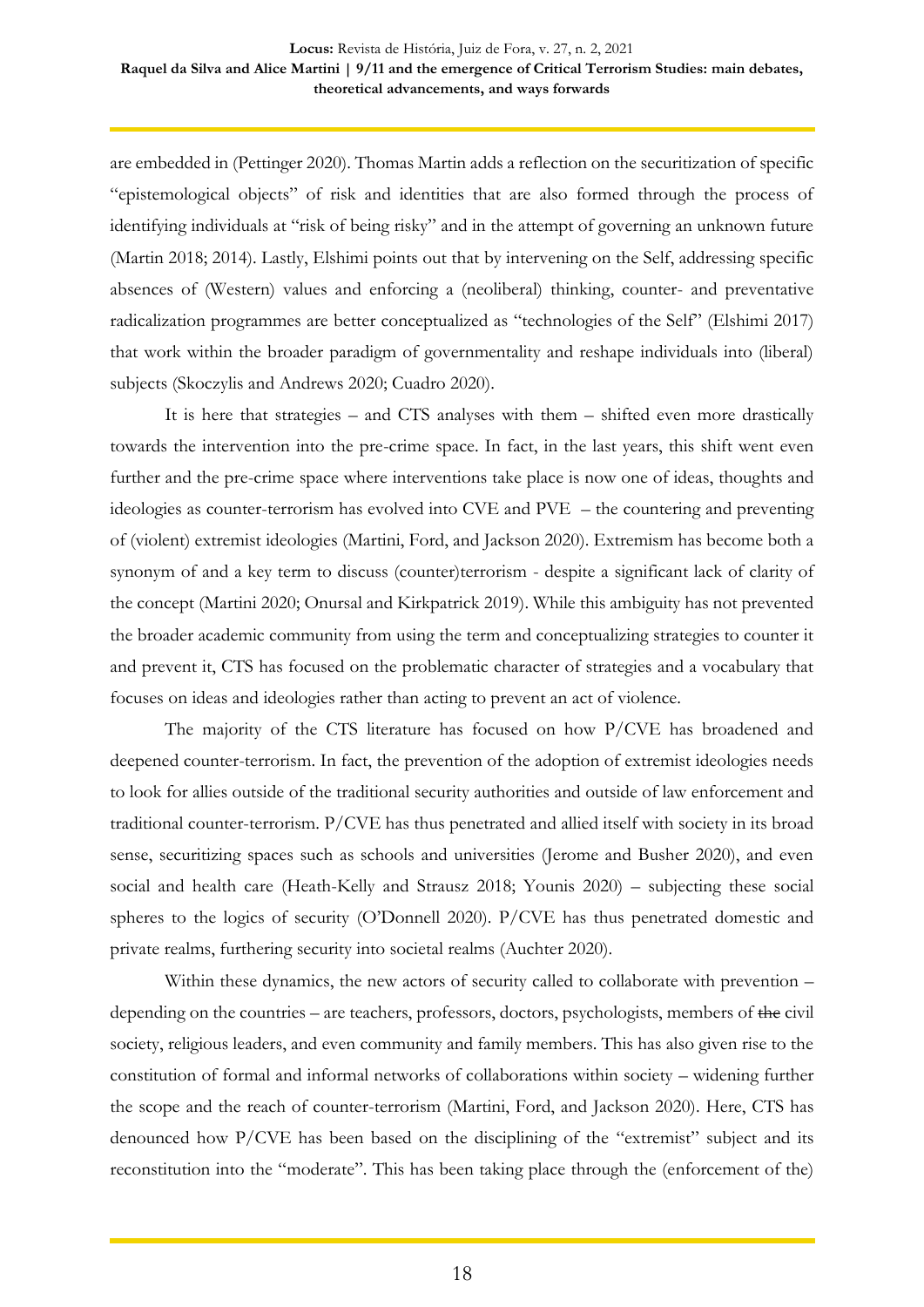adoption of specific values denounced by CTS as neoliberal ones (Cuadro 2020) through a process that CTS describes not only as aimed at the countering of terrorism but as a broader neoliberal governmentality of the society in general and, specifically, Muslim individuals through their depoliticization (Skoczylis and Andrews 2020).

### **Concluding remarks: ways forward and the future of CTS**

In this paper, we lined up the core commitments, critical research agenda, and key debates that underpin CTS. From this, it is clear that CTS scholars have articulated a novel approach to the study of terrorism and security rooted in a critical, emancipatory, and ethical praxis, which does not assume that states are inherently legitimate in their violence, applies a gendered approach to terrorism and counter-terrorism, and resorts to a wide variety of ontological, epistemological, and methodological approaches. CTS scholarship also has societal impact by offering evidence of unethical and destructive counter-terrorism practices, thereby supporting the work of human rights activists, lawyers, and journalists. It also put forward a call for engagement outside of academia, through, for example, arts and literature. Richard Jackson's novel, Confessions of a Terrorist (Jackson 2014), is among the first example of CTS scholas' engagement with popular narratives. Outside of academia, CTS influences the work of artists, such as Faisal Hussain (see [www.suspectobjects.com\)](http://www.suspectobjects.com/).

Despite the vast amount of important research done in this subfield since its creation in 2005, there are some areas that need to be further developed. Feminist scholars, for example, advocate for a stronger engagement with domestic violence. While CTS have managed to advance this line of research, as mentioned above, feminist scholars claim that a stronger focus is needed on state or non-state, public or private violence (Jackson 2016). CTS has managed to incorporate feminist accounts of violence only in part and, with some remarkable exceptions (see, for example, Auchter 2020), it has not yet followed the perpetration of violence within the private and domestic realm. This may be related to the fact that CTS research has focused mostly on 'official' narratives and understandings of terrorism and counter-terrorism, putting forward a strong critique of the public legitimization of certain security measures, but leaving aside some other issues such as domestic terrorism.

Secondly, despite its commitment to a broader and more inclusive agenda, CTS are still mostly Western. Research tends to be produced in Western countries by Western scholars (Jarvis 2016). Moreover, there is a strong predominance of research produced in the UK and focusing specifically on British counter-terrorism and P/CVE. This is not surprising, as this country is one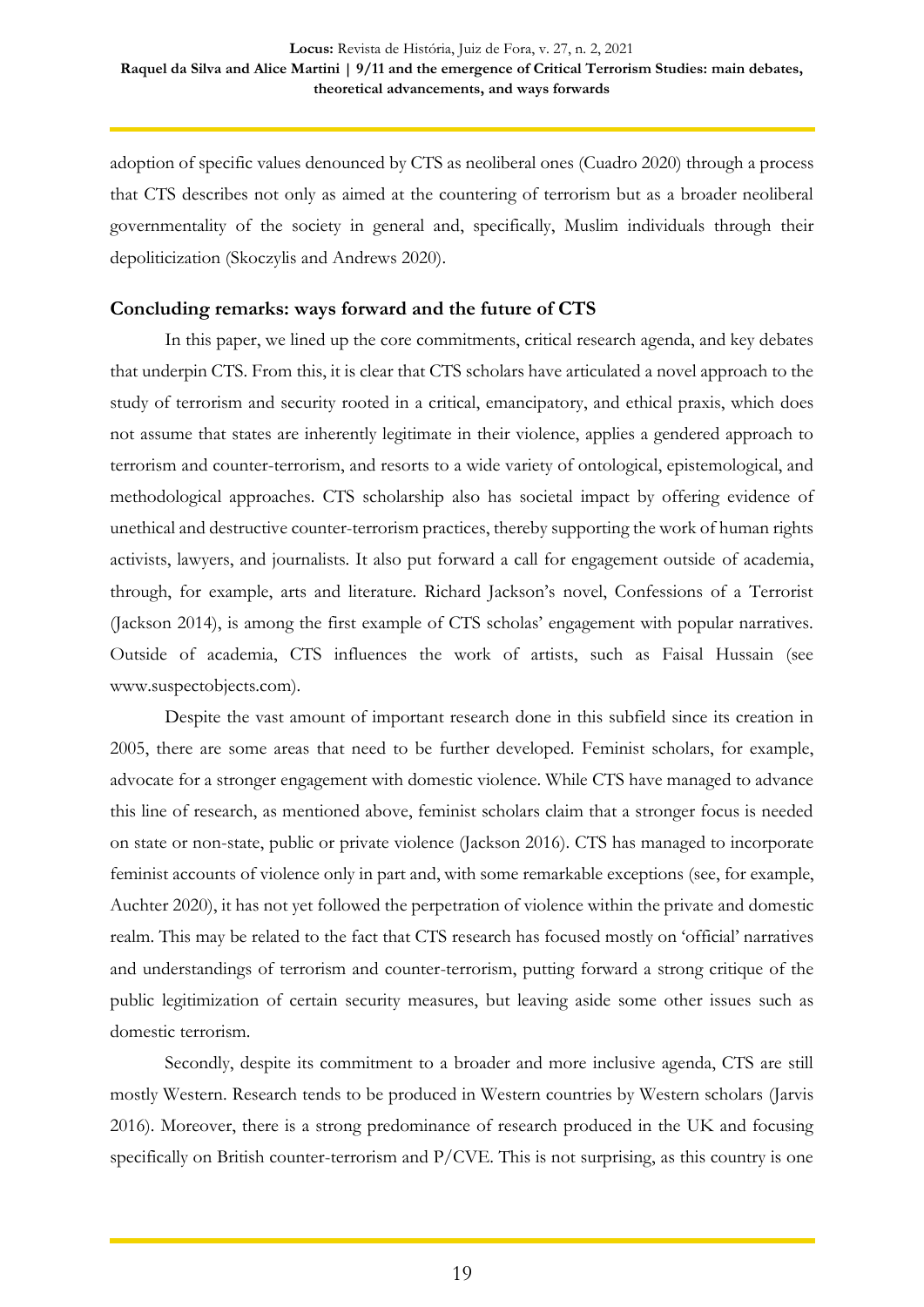of the leading nations in the implementation of these strategies. However, CTS need to further open their field, specifically incorporating more research on non-Western countries and by non-Western scholars. At the same time, while some remarkable exceptions exist (Groothuis 2020), they need to to gather more postcolonial scholars, to further decolonize its agenda and its gaze.

Lastly, and linked to the latter two issues, while one of the major CTS commitments was the focus on state terrorism, this has been somewhat left aside as the field has progressed. The majority of CTS scholars still focus on official narratives and practices of countering and preventing terrorism and on mainstream understandings of terrorism. As Jackson (2016) points out, while important advances have been already made (Blakeley and Raphael 2016; Blakeley 2009; R. Jackson, Murphy, and Poynting 2011), there are currently few CTS scholars working on the topic. Clearly, this may be related to the considerable challenges involved in this type of research, including the fact that it is a highly securitized field – both in terms of access and of funding. Moreover, linked to this aspect, more research is needed on the relationship between state and non-state actors and on the impact of foreign policy in causing violent resistance, as well as on the effectiveness and legitimacy of non-violent, peaceful forms of counter-terrorism (e.g., dialogue and negotiations, political reforms and concessions, dealing with grievances) in order to further the CTS proposal for an empirically and ethically grounded counter-terrorism paradigm (Jackson (Richard Jackson 2016).

After 9/11, the creation of a differentiated CTS school of thought offered the opportunity to gather critical scholars from different disciplines and to facilitate a way of doing research and an explicitly critical research agenda. The establishment of a dedicated journal, book series, and different research groups has encouraged not only critical perspectives, but also reflection in the broader field of terrorism studies, which is guided by a clear, coherent, and systematic research agenda and informed by a particular ontology, epistemology, and normative position.

## **Bibliographic references**

Auchter, Jessica. "The Personal Is Political: Feminist Critiques of Countering Violent Extremism". In *Encountering Extremism: Theoretical Issues and Local Challenges*, eds. Alice Martini, Kieran Ford, and Richard Jackson, 98–115. Manchester: Manchester University Press, 2020.

Baker-Beall, Christopher, Charlotte Heath-Kelly, and Lee Jarvis, *Counter-Radicalisation. Critical Perspectives.* Abingdon and New York: Routledge, 2015. [https://doi.org/10.4324/9781315773094.](https://doi.org/10.4324/9781315773094)

Blakeley, Ruth. *State Terrorism and Neoliberalism: The North in the South*. Abingdon: Routledge, 2009. [https://doi.org/10.4324/9780203876510.](https://doi.org/10.4324/9780203876510)

Blakeley, Ruth. "Bringing the State Back Into Terrorism Studies". *European Political Science* 6, 3 (2007): 228–35. [https://doi.org/10.1057/palgrave.eps.2210139.](https://doi.org/10.1057/palgrave.eps.2210139)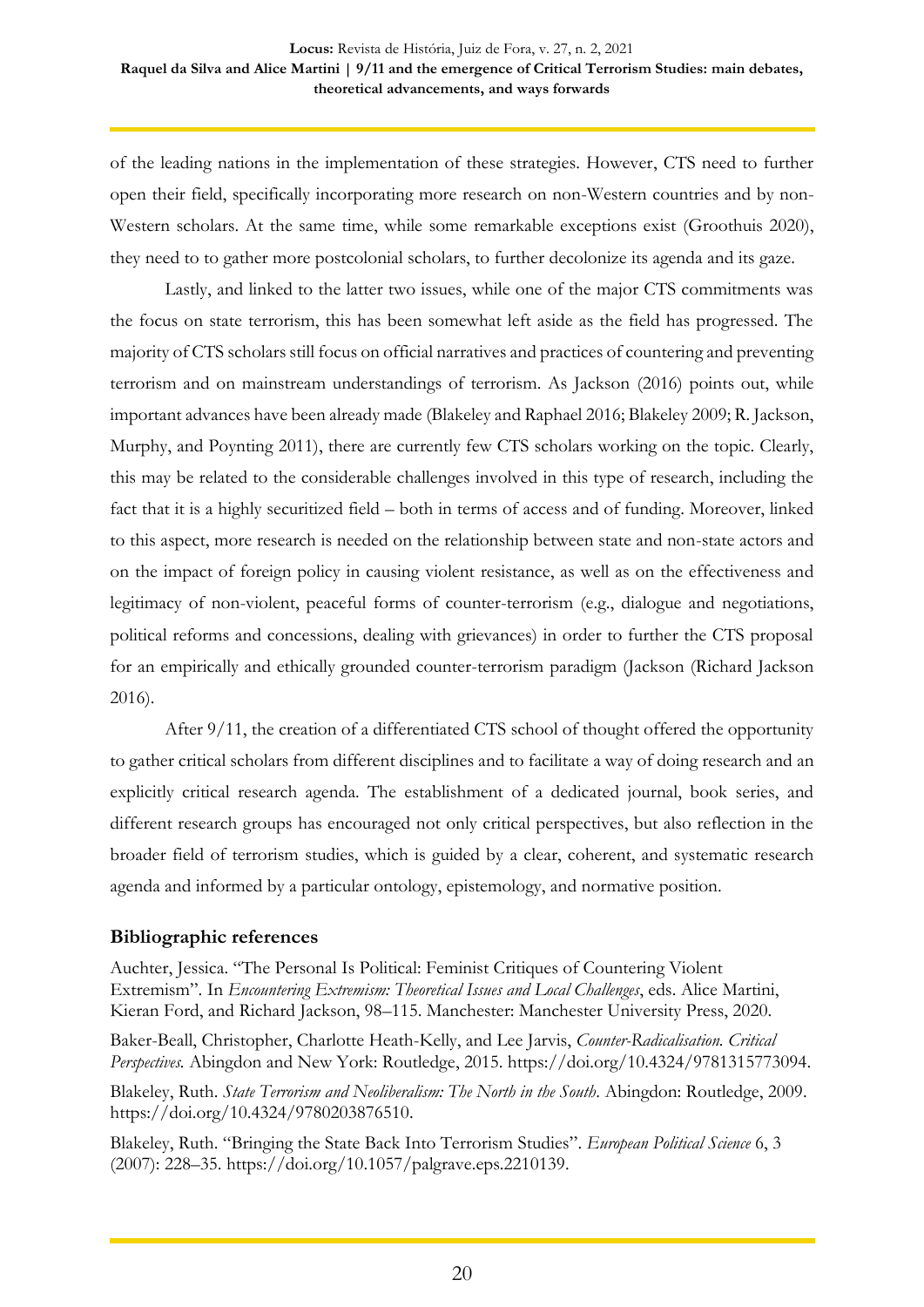Blakeley, Ruth, and Sam Raphael. "Understanding Western State Terrorism". In *Routledge Handbook of Critical Terrorism Studies*, ed. Richard Jackson. London and New York: Routledge, 2016.

Borum, Randy. "Radicalization into Violent Extremism II: A Review of Conceptual Models and Empirical Research". *Journal of Strategic Security* 4, 4, (2011): 37–62. [http://dx.doi.org/10.5038/1944-0472.4.4.2.](http://dx.doi.org/10.5038/1944-0472.4.4.2)

Breen-Smyth, Marie. "A Critical Research Agenda for the Study of Political Terror". *European Political Science* 6, 3 (2007): 260–67. [https://doi.org/10.1057/palgrave.eps.2210138.](https://doi.org/10.1057/palgrave.eps.2210138) .

Breen-Smyth, Marie. "Theorizing the 'Suspect Community': Counterterrorism, Security Practices and the Public Imagination". *Critical Studies on Terrorism* 7, 2, (2014): 223–40. [https://doi.org/10.1080/17539153.2013.867714.](https://doi.org/10.1080/17539153.2013.867714)

Busher, Joel, Tufyal Choudhury, and Paul Thomas. "The Enactment of the Counter-Terrorism "Prevent Duty" in British Schools and Colleges: Beyond Reluctant Accommodation or Straightforward Policy Acceptance". *Critical Studies on Terrorism* 12, 3 (2019): 440–62. [https://doi.org/10.1080/17539153.2019.1568853.](https://doi.org/10.1080/17539153.2019.1568853)

Chomsky, Noham, and Edward Herman. *The Political Economy of Human Rights, Volume I: The Washington Connection and Third World Fascism*. Nottingham: Spokesman, 1979.

Cuadro, Mariela. "Knowledge, Power, Subject. Constituting the Extremist/Moderate Subject". In *Encountering Extremism: Theoretical Issues and Local Challenges*, eds. Alice Martini, Kieran Ford, and Richard Jackson, 55–73. Manchester: Manchester University Press, 2020.

Della Porta, Donatella. *Clandestine Political Violence*. New York: Cambridge University Press, 2013. [https://doi.org/10.1017/CBO9781139043144.](https://doi.org/10.1017/CBO9781139043144)

Dixit, Priya, and Jacob L. Stump. *Critical Methods in Terrorism Studies*. London and New York: Routledge, 2016. [https://doi.org/10.4324/9781315777269.](https://doi.org/10.4324/9781315777269)

Dudenhoefer, Anne Lynn. "Resisting Radicalization: A Critical Analysis of the UK Prevent Duty". *Journal for Deradicalization* 14 (2018): 153–91.

Elshimi, Mohammed S. *De-Radicalisation in the UK Prevent Strategy: Security, Identity and Religion*. Abingdon and New York: Routledge, 2017. [https://doi.org/10.4324/9781315271361.](https://doi.org/10.4324/9781315271361)

Franks, Jason. 'Rethinking the Roots of Terrorism: Beyond Orthodox Terrorism Theory—A Critical Research Agenda'. *Global Society* 23, 2, (2009): 153–76. [https://doi.org/10.1080/13600820902766219.](https://doi.org/10.1080/13600820902766219)

Gold-Biss, M. *The Discourse on Terrorism: Political Violence and Subcommittee on Security and Terrorism 1981-1986*. New York: Peter Lang, 1994.

Groothuis, Sanne. "Researching Race, Racialisation, and Racism in Critical Terrorism Studies: Clarifying Conceptual Ambiguities". *Critical Studies on Terrorism* 13, 4 (2020): 680–701. [https://doi.org/10.1080/17539153.2020.1810990.](https://doi.org/10.1080/17539153.2020.1810990)

Gunning, Jeroen. "A Case for Critical Terrorism Studies?" *Government and Opposition* 42, 3 (2007): 363–93. [https://doi.org/10.1111/j.1477-7053.2007.00228.x.](https://doi.org/10.1111/j.1477-7053.2007.00228.x)

Gunning, Jeroen. "Social Movement Theory and the Study of Terrorism". In *Critical Terrorism Studies: A New Research Agenda*, eds. Richard Jackson, Marie Breen Smyth, and Jeroen Gunning. London: Routledge, 2009.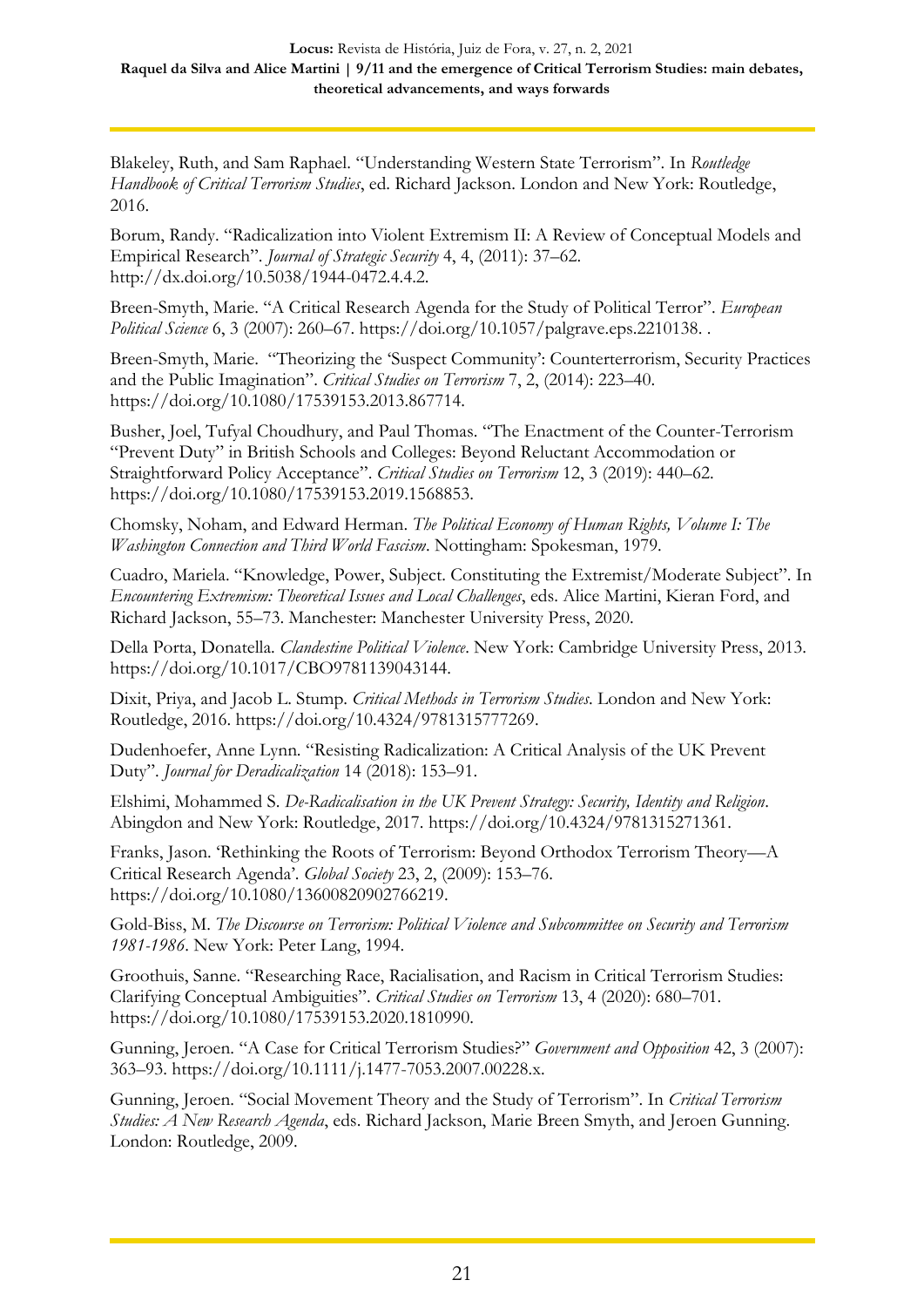Heath-Kelly, Charlotte. "Counter‐Terrorism and the Counterfactual: Producing the 'Radicalization Discourse and the UK PREVENT Strategy". *The British Journal of Politics and International Relations* 15, 3 (2013a): 394–415. [https://doi.org/ttps://doi.org/10.1111/j.1467-](https://doi.org/ttps:/doi.org/10.1111/j.1467-856X.2011.00489.x) [856X.2011.00489.x.](https://doi.org/ttps:/doi.org/10.1111/j.1467-856X.2011.00489.x)

Heath-Kelly, Charlotte. *Politics of Violence: Militancy, International Politics, Killing in the Name*. Interventions. London ; New York: Routledge, 2013b. <https://doi.org/10.4324/9780203727560>

Heath-Kelly, Charlotte, Christopher Baker-Beall, and Lee Jarvis.. 'Introduction'. In *Counter-Radicalisation. Critical Perspectives.*, eds. Christopher Baker-Beall, Charlotte Heath-Kelly, and Lee Jarvis. Abingdon and New York: Routledge, 2015.

Heath-Kelly, Charlotte, and Erzsébet Strausz. 'The Banality of Counterterrorism "after, after 9/11"? Perspectives on the Prevent Duty from the UK Health Care Sector'. *Critical Studies on Terrorism*, 12, 1 (2018): 1–21. [https://doi.org/10.1080/17539153.2018.1494123.](https://doi.org/10.1080/17539153.2018.1494123)

Herman, Edward. *The Real Terror Network: Terrorism in Fact and Propaganda*. Cambridge, MA: South End Press, 1982.

Herman, Edward, and Gerry O'Sullivan. *The 'Terrorisms' Industry: The Experts and Institutions That Shape Our View of Terror*. New York: Columbia University Press, 1989.

Jackson, Leonie B. *Islamophobia in Britain. The Making of a Muslim Enemy*. New York, NY: Palgrave Macmillan, 2017.

Jackson, Richard. *Writing the War on Terrorism: Language, Politics and Counterterrorism*. Manchester: Manchester University Press, 2005.

Jackson, Richard, Jarvis, Lee, Gunning, Jeroen, and Marie Breen-Smyth. *Terrorism: A Critical Introduction*. Basingstoke: Palgrave Macmillan, 2011. [https://doi.org/10.1007/978-0-230-35980-2.](https://doi.org/10.1007/978-0-230-35980-2)

Jackson, Richard. 'The Core Commitments of Critical Terrorism Studies'. *European Political Science* 6, 3 (2007): 244–51. [https://doi.org/10.1057/palgrave.eps.2210141.](https://doi.org/10.1057/palgrave.eps.2210141)

Jackson, Richard. 'Critical Terrorism Studies: An Explanation, a Defence and a Way Forward", Paper Presented at the 3rd Annual CICA-STR International Conference, University of Ulser, Norther Ireland, 2nd - 5th September'. 2009

Jackson, Richard. *Confessions of a Terrorist*. London: Zed Books, 2014. <https://doi.org/10.5040/9781350219281>

Jackson, Richard. "A Decade of Critical Terrorism Studies". In *Routledge Handbook of Critical Terrorism Studies*, Richard Jackson, London and New York: Routledge, 2016: 1–13. <https://doi.org/10.4324/9781315813462>

Jackson, Richard, Breen Smyth, Marie and Jeroen Gunning. "Critical Terrorism Studies. Framing a New Research Agenda." In *Critical Terrorism Studies: A New Research Agenda*, eds. Richard Jackson, Marie Breen-Smyth, and Jeroen Gunning, 216–36. London: Routledge, 2009. <https://doi.org/10.4324/9780203880227>

Jackson, Richard, Murphy, Eamonn, and Scott Poynting, eds. *Contemporary State Terrorism: Theory and Practice*. London: Routledge, 2011.

Jarvis, Lee. "The Spaces and Faces of Critical Terrorism Studies". *Security Dialogue* 40, 1(2009): 5– 27. [https://doi.org/10.1177%2F0967010608100845.](https://doi.org/10.1177%2F0967010608100845)

Jarvis, Lee. "Critical Terrorism Studies after 9/11". In *Routledge Handbook of Critical Terrorism Studies*, Richard Jackson, London and New York: Routledge, 2016: 69–76.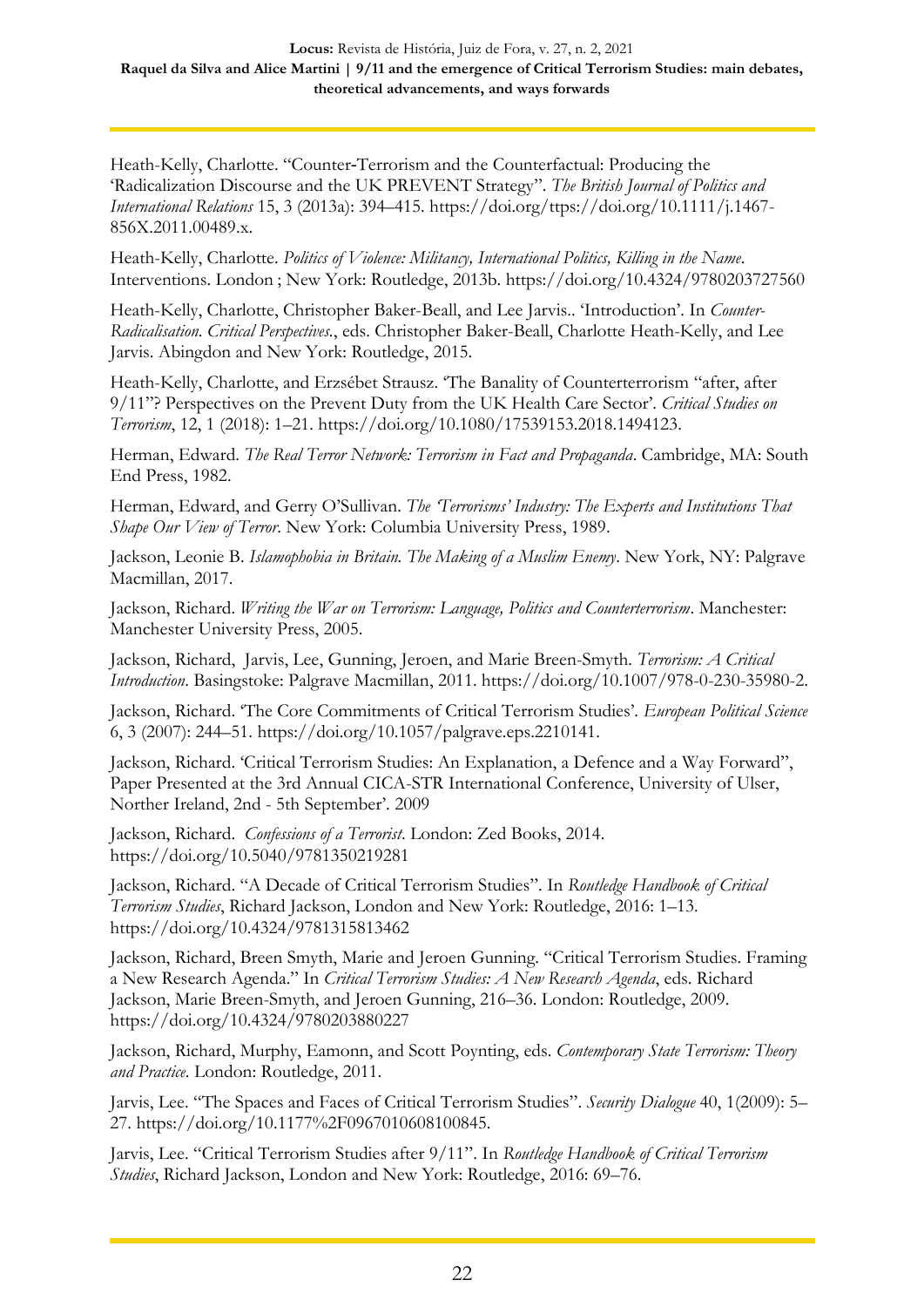Jarvis, Lee, and Michael Lister. 'State Terrorism Research and Critical Terrorism Studies: An Assessment'. *Critical Studies on Terrorism* 7, 1 (2014): 43–61. [https://doi.org/10.1080/17539153.2013.877669.](https://doi.org/10.1080/17539153.2013.877669)

Jerome, Lee. and Busher, Joel. *The Prevent Duty in Education: Enactment, Impact and Implications*. London: Palgrave Pivot, 2020.

Kassimeris, G., ed., *Playing politics with terrorism: a user's guide*. New York, NY: Columbia University Press, 2007.

King, Michael, and Donald M. Taylor. "'The Radicalization of Homegrown Jihadists: A Review of Theoretical Models and Social Psychological Evidence". *Terrorism and Political Violence* 23, 4 (2011): 602–22. [https://doi.org/10.1080/09546553.2011.587064.](https://doi.org/10.1080/09546553.2011.587064)

Kundnani, Arun. *The Muslims Are Coming! Islamophobia, Extremism and the Domestic War on Terror*. London: Verso, 2015.

Lindahl, Sondre. 2020. 'The End of Emancipation? CTS and Normativity'. in Alice Martini, *Bringin Normativity into Critical Terorrism Studies*, Abingdon: Routledge, 2020: 48-67. <https://doi.org/10.4324/9781003098362-4>

Lindahl, Sondre. *A Critical Theory of Counter-terrorism.* Abingdon, Routledge, 2018.

Mac Ginty, Roger. "Look Who's Talking: Terrorism, Dialogue and Conflict Transformation". *Critical Studies on Terrorism* 6, 1 (2013): 216–23. [https://doi.org/10.1080/17539153.2013.765708.](https://doi.org/10.1080/17539153.2013.765708)

Martin, Thomas. "Governing an Unknowable Future: The Politics of Britain's Prevent Policy". *Critical Studies on Terrorism* 7, 1 (2014): 62–78. [https://doi.org/10.1080/17539153.2014.881200.](https://doi.org/10.1080/17539153.2014.881200)

Martin, Thomas. "Identifying Potential Terrorists: Visuality, Security and the Channel Project". *Security Dialogue* 49, 4 (2018): 254–71. [https://doi.org/10.1177/0967010618770070.](https://doi.org/10.1177/0967010618770070)

Martin, Thomas. *Counter-Radicalization Policy and the Securing of British Identity: The Politics of Prevent*. Manchester: Manchester University Press, 2019. <https://doi.org/10.7765/9781526140098>

Martini, Alice. *The UN and Counter-terrorism. Global Hegemonies, power, and identities.* Abingdon, Routledge: 2021.<https://doi.org/10.4324/9781003097693>

Martini, Alice. 'Legitimizing Countering Extremism at an International Level: The Role of the United Nations Security Council'. In *Encountering Extremism: Theoretical Issues and Local Challenges*, eds. Alice Martini, Kieran Ford, and Richard Jackson, 159–79. Manchester: Manchester University Press, 2020. <https://doi.org/10.7765/9781526136619>

Martini, Alice, Kieran Ford, and Richard Jackson, eds.. *Encountering Extremism: Theoretical Issues and Local Challenges*. Manchester: Manchester University Press, 2020. [https://doi.org/10.7765/9781526136619.](https://doi.org/10.7765/9781526136619)

Martini, Alice. 'Making Women Terrorists into "Jihadi Brides": An Analysis of Media Narratives on Women Joining ISIS'. *Critical Studies on Terrorism* 11, 3 (2018): 458–77. [https://doi.org/10.1080/17539153.2018.1448204.](https://doi.org/10.1080/17539153.2018.1448204)

McDonald, Matt. 'Emancipation and Critical Terrorism Studies'. *European Political Science* 6 (2007): 252–59. [https://doi.org/10.1057/palgrave.eps.2210142.](https://doi.org/10.1057/palgrave.eps.2210142)

McDonald, Matt. 'Emancipation and Critical Terrorism Studies'. In *Critical Terrorism Studies: A New Research Agenda*, edited by Richard Jackson, Marie Breen-Smyth, and Jeroen Gunning. London: Routledge, 2009: 109-123. [https://doi.org/10.4324/9780203880227-15.](https://doi.org/10.4324/9780203880227-15)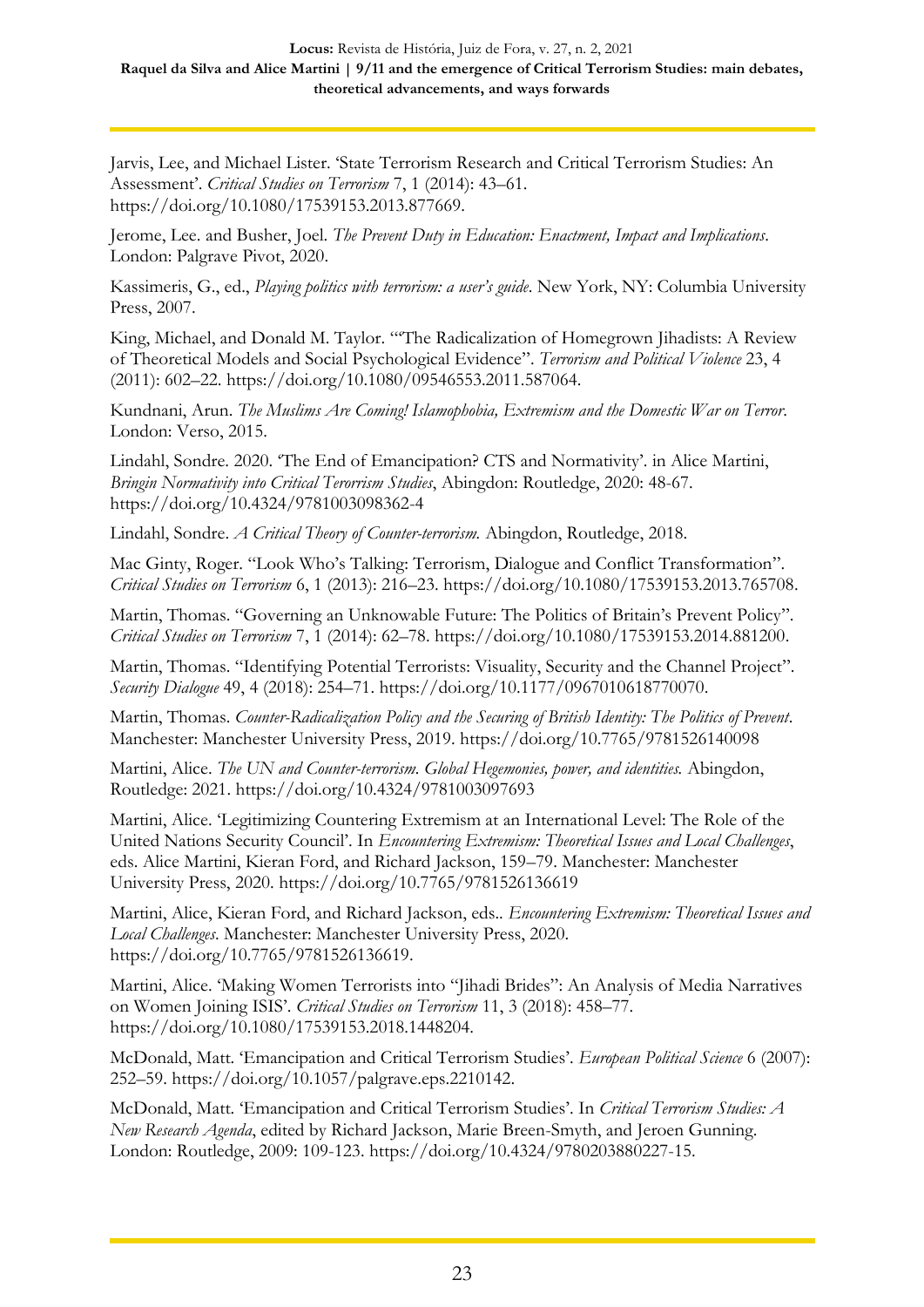Miller, David, and Thomas Mills. 'The Terror Experts and the Mainstream Media: The Expert Nexus and Its Dominance in the News Media''. *Critical Studies on Terrorism* 2, 3 (2009): 414–37. [https://doi.org/10.1080/17539150903306113.](https://doi.org/10.1080/17539150903306113)

Mueller, John, and Mark G. Stewart. *Terror, Security, and Money: Balancing the Risks, Benefits, and Costs of Homeland Security*. Oxoford: Oxford University Press, 2011. [https://doi.org/10.1093/acprof:osobl/9780199795758.001.0001.](https://doi.org/10.1093/acprof:osobl/9780199795758.001.0001)

Mueller, John, and Mark G. Stewart. "The Terrorism Delusion: America's Overwrought Response to September 11." *International Security* 37, no. 1 (2012): 81-110. [https://doi.org/10.1162/ISEC\\_a\\_00089.](https://doi.org/10.1162/ISEC_a_00089)

Neumann, Peter R. 'The Trouble with Radicalization'. *International Affairs* 89, 4 (2013): 873–93. [https://doi.org/10.1111/1468-2346.12049.](https://doi.org/10.1111/1468-2346.12049)

O'Donnell, Aislinn. 'An Educational Response to Counter-Terrorism and Non-Violent Extremism: The Art of Making Distinctions.' In *Encountering Extremism: Theoretical Issues and Local Challenges*, eds. Alice Martini, Kieran Ford, and Richard Jackson, 136–55. Manchester: Manchester University Press, 2020.

Onursal, Recep, and Daniel Kirkpatrick. "Is Extremism the 'New' Terrorism? The Convergence of 'Extremism' and 'Terrorism' in British Parliamentary Discourse". *Terrorism and Political Violence*, April, 1–23. [https://doi.org/10.1080/09546553.2019.1598391.](https://doi.org/10.1080/09546553.2019.1598391)

Pantazis, Christina, and Simon Pemberton. 'From the "Old" to the "New" Suspect Community: Examining the Impacts of Recent UK Counter-Terrorist Legislation'. *British Journal of Criminology* 49, 5 (2009): 646–66. [https://doi.org/10.1093/bjc/azp031.](https://doi.org/10.1093/bjc/azp031)

Pearson, Elizabeth, Emily Winterbotham, and Katherine E. Brown. *Countering Violent Extremism. Making Gender Matter*. Cham: Palgrave Macmillan, 2020. [https://doi.org/10.1007/978-3-030-](https://doi.org/10.1007/978-3-030-21962-8) [21962-8.](https://doi.org/10.1007/978-3-030-21962-8)

Pettinger, Tom. 'British Terrorism Preemption: Subjectivity and Disjuncture in Channel "de-Radicalization" Interventions'. *The British Journal of Sociology*, 2020, April. [https://doi.org/10.1111/1468-4446.12754.](https://doi.org/10.1111/1468-4446.12754)

Ragazzi, Francesco. 'Suspect Community or Suspect Category? The Impact of Counter-Terrorism as "Policed Multiculturalism"'. *Journal of Ethnic and Migration Studies* 4, 5 (2016): 724–41. [https://doi.org/10.1080/1369183X.2015.1121807.](https://doi.org/10.1080/1369183X.2015.1121807)

Reinares, Fernando. 'Terrorism Studies Is Not a Sub-Discipline. What the Field Needs Is to Become Truly Inter-Disciplinary'. *START. National Consortium for the Study of Terrorism and Responses* (blog). 31 October 2012. [http://www.start.umd.edu/news/discussion-point-terrorism](http://www.start.umd.edu/news/discussion-point-terrorism-studies-not-sub-discipline)[studies-not-sub-discipline.](http://www.start.umd.edu/news/discussion-point-terrorism-studies-not-sub-discipline)

Schmid, Alexander, and A. Jongman. *Political Terrorism: A New Guide to Actors, Authors, Concepts, Data Bases, Theories and Literature*. Amsterdam: North Holland Publishers Company, 1988.

Schmid, Alexander. 'Radicalization, De-Radicalisation and Counter-Radicalisation: A Conceptual Discussion and Literature Review'. *International Centre for Counter-Terrorism - The Hague, ICCT* Research Paper, 2013. [https://doi.org/10.19165/2013.1.02.](https://doi.org/10.19165/2013.1.02)

Silva, Raquel da. *Narratives of Political Violence. Life Stories of Former Militants.* Abingdon: Routledge, 2019.

Sjoberg, Laura, and Caron E. Gentry. *Mothers, Monsters, Whores: Women's Violence in Global Politics*. London; New York; New York: Zed Books, 2007.